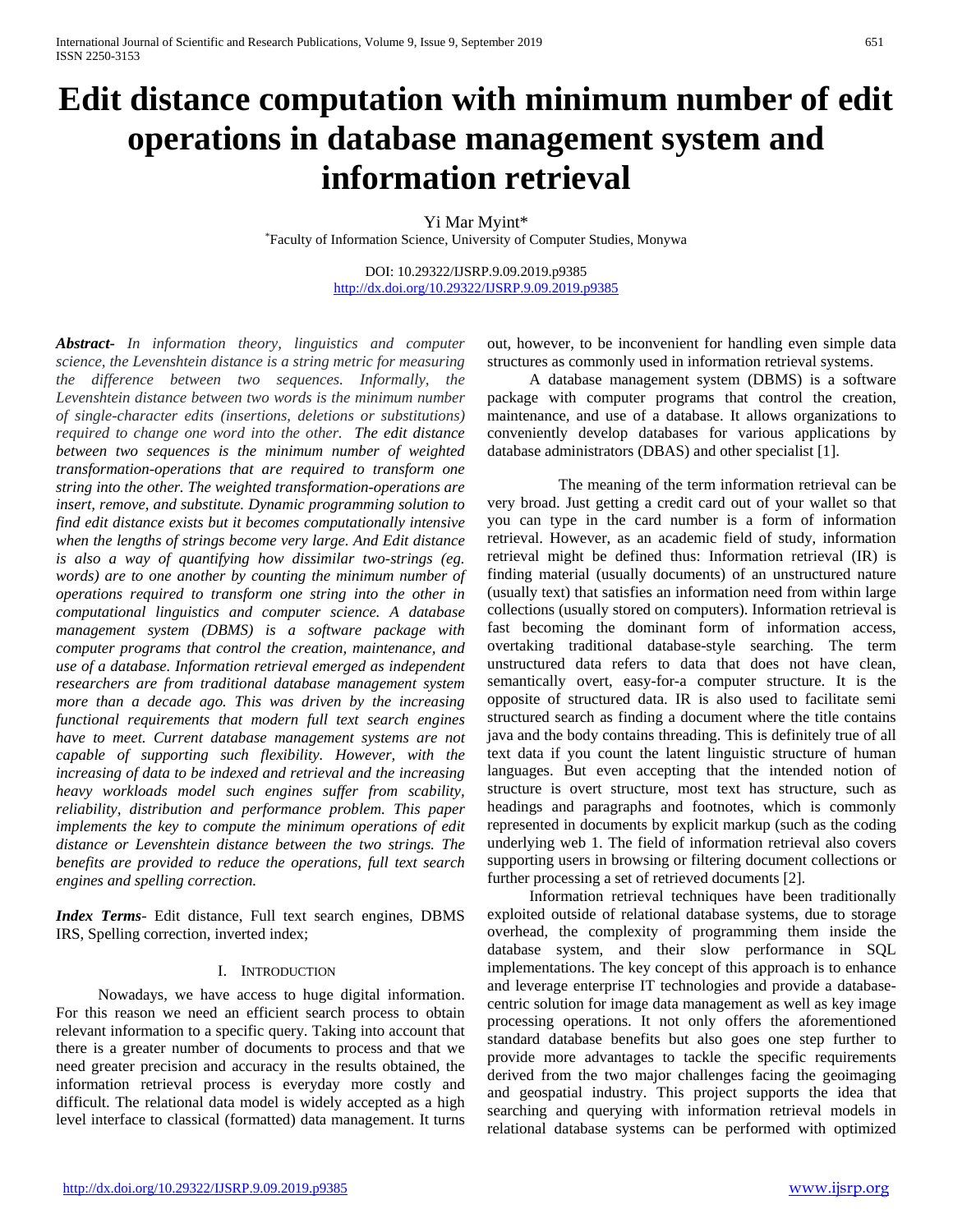SQL queries and User-Defined Functions. In our project, we proposed several techniques divided into two phases: storing and retrieving. The storing phase includes executing document preprocessing, stop-word removal and term extraction, and the retrieval phase is implemented with three fundamental IR models [3].

Edit distances find applications in natural language processing, where automatic spelling correction can determine candidate corrections for a misspelled word by selecting words from a dictionary that have a low distance to the word in question. In bioinformatics, it can be used to quantify the similarity of [DNA](https://en.wikipedia.org/wiki/DNA) sequences, which can be viewed as strings of the letters A, C, G and T. In information theory, linguistics and computer science, the Levenshtein distance is a string matric for measuring the difference between two sequences. The Levenshtein distance can also be computed between it, which is roughly proportional to the product of the two string lengths, makes this impractical. Thus, when used to aid in fuzzy string searching in applications such as record linkage, the compared strings are usually short to help improve speed of comparisons.For example, the Levenshtein distance between "kitten" and "sitting" is 3, since the following three edits change one into the other, and there is no way to do it with fewer than three edits: kitten  $\rightarrow$  sitten (substitution of "s" for "k") sitten  $\rightarrow$ sittin (substitution of "i" for "e") sittin  $\rightarrow$  sitting (insertion of "g" at the end)[4].

The Levenshtein distance between two strings of the same length is strictly less than the Hamming distance is given by the pair "flaw" and "lawn". Here the Levenshtein distance equals 2 (delete "f" from the front; insert "n" at the end). The Hamming distance is 4.This paper presents to solve Edit distance problem of string matching. This work will be focusing on the problem of checking how similar two strings are, in other words, how closely two strings resemble.The algorithm is based on resolving dependencies in the dynamic programming solution of the problem and it is able to compute each row of Edit distance table in parallel. In this way, it becomes possible to compute the complete table in min (m, n) iterations for strings of size m and n whereas state-of-the-art parallel algorithm solves the problem in max (m, n) iterations [5].

#### II. RELATED WORK

In this paper, we attempt to bring IR back to database management systems. We propose using commercial DBMS as backend to existing full text search engines. Achieving this, today's search engines directly gain more robustness, scability, distribution and replication features provide by DBMS. We plan on mapping the whole interval index structure into database logical schema instead of just taking the file chunk as the smallest building block .The result of the query execution is a list of document IDs which satisfy the predicate described in the query. The results are usually sorted according to an internal scoring mechanism using fuzzy query processing techniques. The score is an indication of the relevance of the document which can be affected by many factors. This opens the door for ontological searches and other semantically richer similarity searches [6].

This work intends to capture of similarity between phrases. The algorithm is based on a dynamic programming approach integrating both the Edit distance between parse trees and single-term similarity. Our work stresses the use of the underlying grammatical structure, which serves as a guide in the computation of semantic similarity between words. The algorithm is based on a dynamic programming approach integrating both the edit distance between parse trees and singleterm similarity. Our work stresses the use of the underlying grammatical structure, which serves as a guide in the computation of semantic similarity between words. This proposal allows us to obtain a more accurate notion of semantic proximity at sentence level, without increasing the complexity of the pattern-matching algorithm on which it is based1. This proposal allows us to obtain a more accurate notion of semantic proximity at sentence level, without increasing the complexity or the pattern-matching algorithm on which it is based [7].

Levenshtein Distance algorithm is an algorithm proposed to calculate the distance between two strings. This algorithm is widely used in NLP for spell checking and other tasks. Moreover, this algorithm is very useful in bioinformatics, as it used to calculate pattern matching between two DNA or protein sequences. However the high computation cost of this algorithm prohibits it from very useful in practice large-scale scenarios. In this work, we decrease the executions time for long two sequences with two main techniques. Latent Dirichlet allocation(LDA) is popular topic modeling technique for exploring hidden topics in text corpora. Increasing, topic modeling needs to scale to larger topic spaces and use richer forms of prior knowledge, such as word correlations or document labels.[8].

The result of Levenshtein Distance is based on the perception that if a metric holds the edit distance between all prefixes the first string and all the prefixes of the second, thus find the distance between the two full strings as the last value calculate The objects that are compared usually program code, algorithms, computer files, text versions, or complex data structures [9].

#### III THEORETICAL BACKGROUND

## **A. Edit distance**

In computational linguistics and computer science, edit distance is a way of quantifying how dissimilar two strings (eg. Words) are to one another by counting the minimum number of operations required to transform one string into the other. Edit distance find applications in natural language processing, where automatic spelling corrections for a misspelled word by selecting, words from a dictionary that have a low distance to the word in question. Dynamic programming solutions exist to find edit distance but it becomes computationally intensive when the lengths of strings become very large. Hence, a parallel algorithm can always help in finding the solution in reasonable time.

For example, Levenshtein Distance between kitten and sitting is 3, since the following three edits change one into the other, and there is no way to do it with fewer than three edits:

- 1. Kitten'n sitten (substitution of s for k)
- 2. Sitten' n sittin (substitution of I for e)
- 3. Sittin' n sitting(insertion of g at the end)

Upper and lower bounds [edit]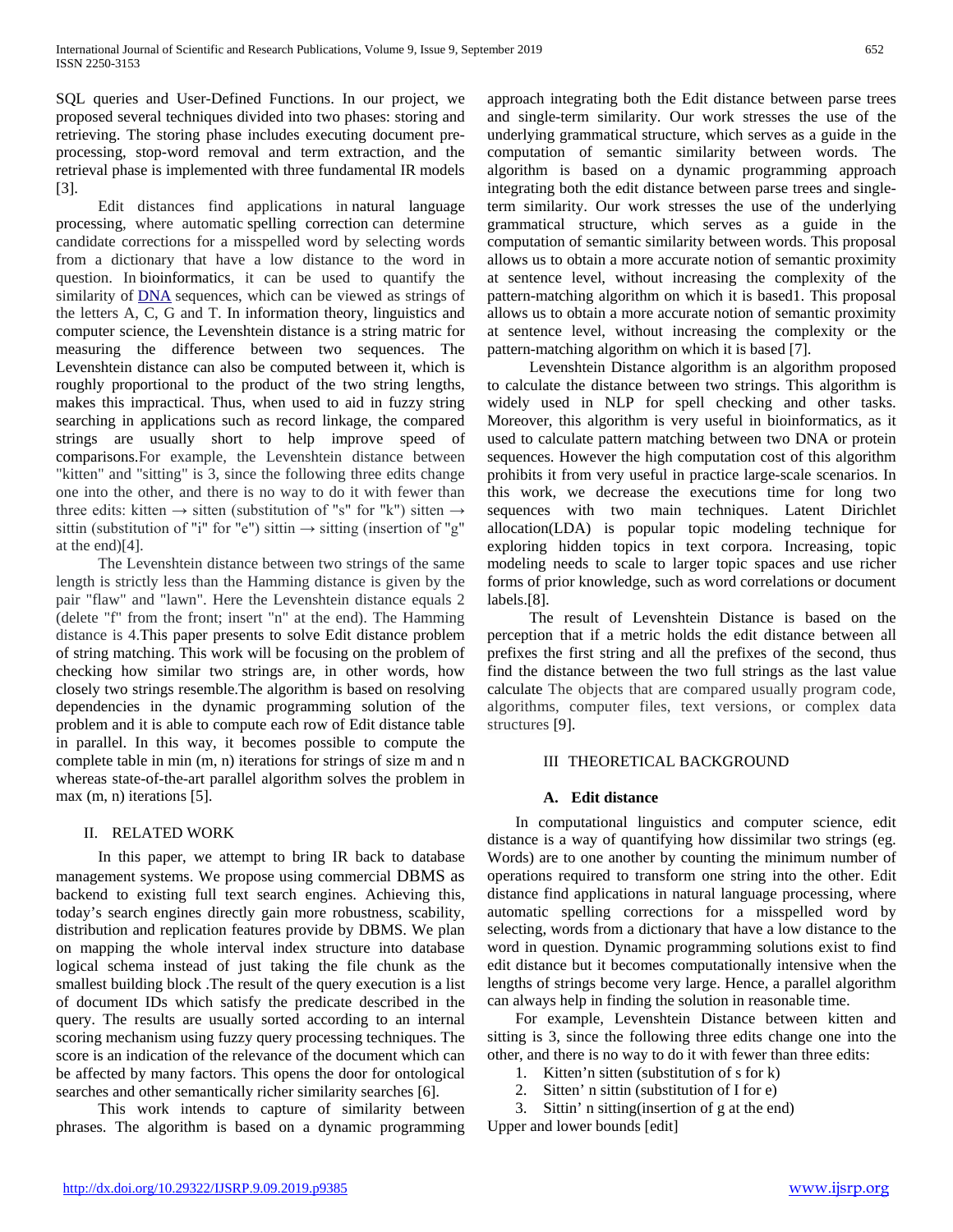The Levenshtein Distance has several simple upper and lower bounds. These include:

-It is at least the difference of the sizes of the two strings.

-It is at most the length of the longer string. It is zero if and only if the strings are equal.

-If the strings are the same size, the Hamming distance is an upper bound on the Levenshtein Distance.

- The Levenshtein Distance between two strings is no greater than the sum of their Levenshtein Distance from a third string (triangle inequality)

## **B. Inverted Index**

An index is highly efficient cross-reference lookup data structure. In most search engines, a variation of the well-known inverted index structure is used. An inverted index is an insideout arrangement of documents such that terms take center stage. An index is highly efficient cross-reference look up data structure. In most search engine, a variation of the well-known inverted index structure is used. An inverted index is an insideout arrangement of documents such that terms take center stage. Each term refers to a set of documents. Usually, a B+ tree is used to speed up traversing the index structure. The index process begins with collecting the available set of documents by the data gatherer. The parser converts them to a stream of plain text. For each document format, a parser has to be implemented. In the analysis phase, the stream of data is tokenized according to predefined delimiters and a number of operations are performed on the tokens.

To allow ranked retrieval: in many cases you want the best answer to an information need among many documents that contain certain words.

To gain the speed benefits of indexing at retrieval time, we have to build the index in advance. The major steps in this are:

1. Collect the documents to be indexed.

2. Tokenize the text, turning each document into a list of tokens.

3. To make index construction more efficient, we represent terms as termIDs (instead of strings as we did in Figure 1.4), where each termID is a unique TERMID serial number. We can build the mapping from terms to termIDs on the fly while we are processing the collection; or, in a two-pass approach, we compile the vocabulary in the first pass and construct the inverted index in the second pass.

Some information retrieval researchers prefer the term inverted file, but expressions like index construction and index compression are much more common than inverted file construction and inverted file compression.

4. In a (non-positional) inverted index, a postings is just a document ID, but it is inherently associated with a term, via the postings list it is placed on; sometimes we will also talk of a (term, doc ID)pair as a posting.

## **C. Full text search engines**

Full text search engines do not care about the source of the data or its format as long as it is converted to plain text. Text is logically grouped into a set of documents. The user application constructs the user query which is submitted to the search engine. The result of the query execution is a list of document IDs which satisfy the predicate described in the query. The results are usually sorted according to an internal scoring mechanism using

fuzzy query processing techniques. The score is an indication of the relevance of the document which can be affected by many factors. The phonetic difference between the search term and the hit is one of the most important factors. Some fields are boosted so that hits within these fields are more relevant to the search result as hits in other fields. Also, the distance between query terms found in a document can play a role in determining its relevance. E.g., searching for John Smith, a document containing John Smith has a higher score than a document containing John at its beginning and Smith at its end. Furthermore, search terms can be easily augmented by searches with synonyms. E.g., searching for car retrieves documents with the term vehicle or automobile as well.

## **D. Spelling correction**

Isolated-term correction would fail to correct typographical errors such as flew form Heathrow, where all three query terms are correctly spelled. When a phrase such as this retrieves few documents, a search engine may like to offer the corrected query flew from Heathrow. The simplest way to do this is to enumerate corrections of each of the three query term is correctly spelled, then try substitutions of each correction in the phrase.

## **E. Typical Operations**

Complete index creation: This operation occurs usually once. The whole set of documents is parsed and analyzed in order to create the index from scratch. This operation can take several hours to complete.

 Full text search: This operation includes processing the query and returning page hits as a list of document IDs sorted according to their relevance.

Index update: This operation is also called incremental indexing. It is not supported by all search engines. Typically, a worker thread of the application monitors the actual inventory of documents. In case of document insertion, update, or deletion, the index is changed on the spot and its content is immediately made searchable. Lucene supports this operation.

IV APPLICATION DESIGN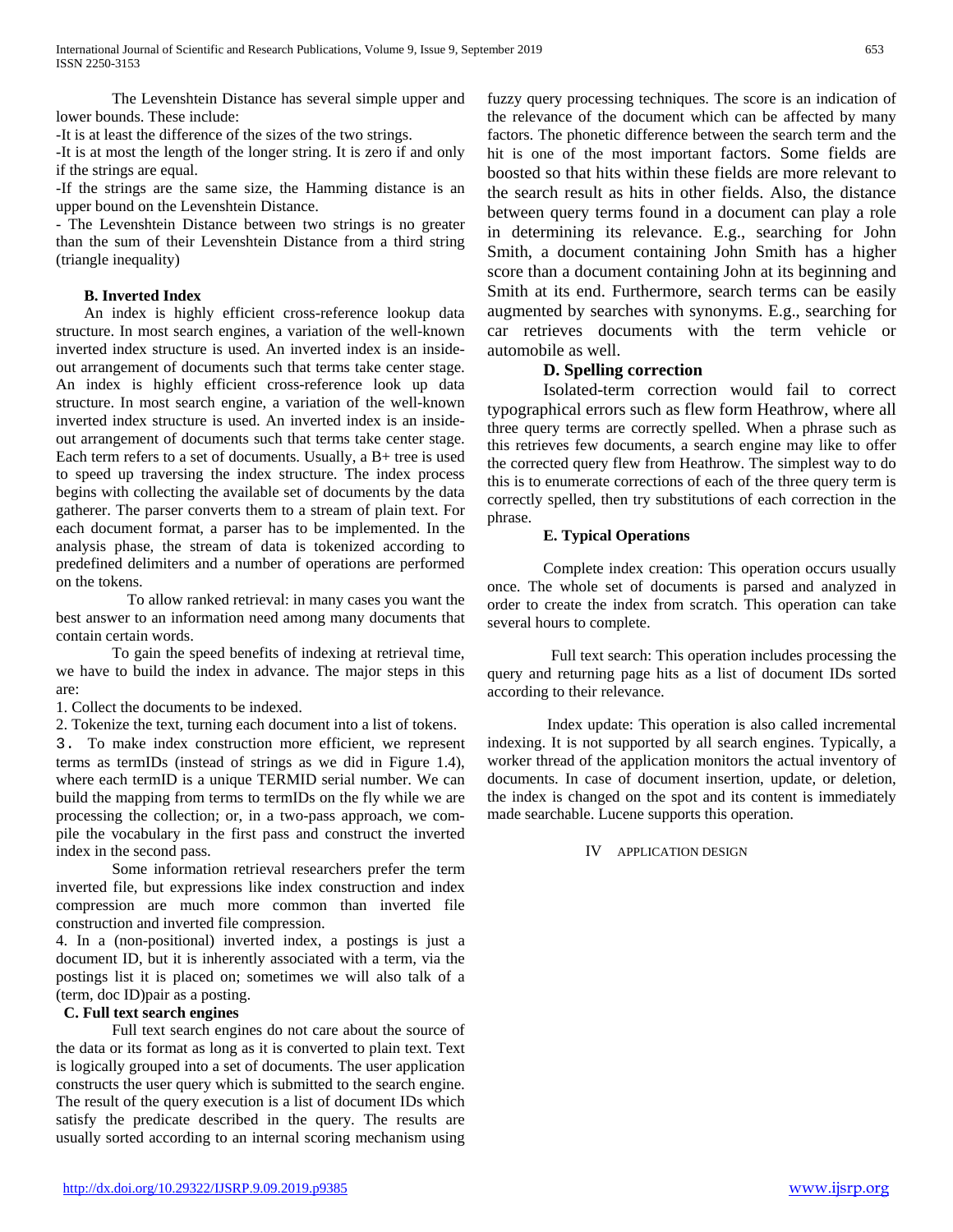

**Figure 1. Knapsack Problem with dynamic programming**

In mathematics and computer science, **graph edit distance** (**GED**) is a measure of similarity (or dissimilarity) between two graphs. The concept of graph edit distance was first formalized mathematically by Alberto Sanfeliu and King-Sun Fu in 1983.A major application of graph edit distance is in inexact graph matching, such as error-tolerant pattern recognition in machine learning.

.The knapsack problem or rucksack problem is a problem in combinatorial optimization: Given a set of items, each with a weight and a value, determine the number of each item to include in a collection so that the total weight is less than or equal to a given limit and the total value is as large as possible.



**Figure 2. Computational linguistics and computer, edit distance**

In web search, the system has to provide search over billions of documents stored on millions of computers. Distinctive issues are needed to gather documents for indexing, being able to build systems that work efficiently at this enormous scale, and handling particular aspects of the web, such as the exploitation of hypertext and not being fooled by site providers manipulating page content in an attempt to boost their search engine rankings, given the commercial importance of the web.

Some information retrieval researchers prefer the term inverted file, but expressions like index construction and index compression are much more common than inverted file construction and inverted file compression.



**Figure 3. Levenshtein distance calculation researchgate.net**

Levenshtein distance and theoretically compares our approach with state-of-the-art, and Section 5 discusses the implementation and experimental results.

**Levenshtein distance** or **edit distance** is the number of single character operations required to transform one string to another.

#### IMPLEMENTATION OF EDIT DISTANCE

The Levenshtein's distance between two documents is defined as the minimum number of edit operations required to transform one text document into the other. The following edit operations are used by Levenshtein's edit distance algorithm to modify one document to another:

 -Insertion -Deletion

-Substitution

Example: Levenshtein's edit Distance between different strings:

right  $\rightarrow$  fight (substitution of 'f' for 'r')

book  $\rightarrow$  books (insert operation is performed at the end 's')

The Levenshtein's edit Distance between given strings depends on three basic operations to replace one string to another.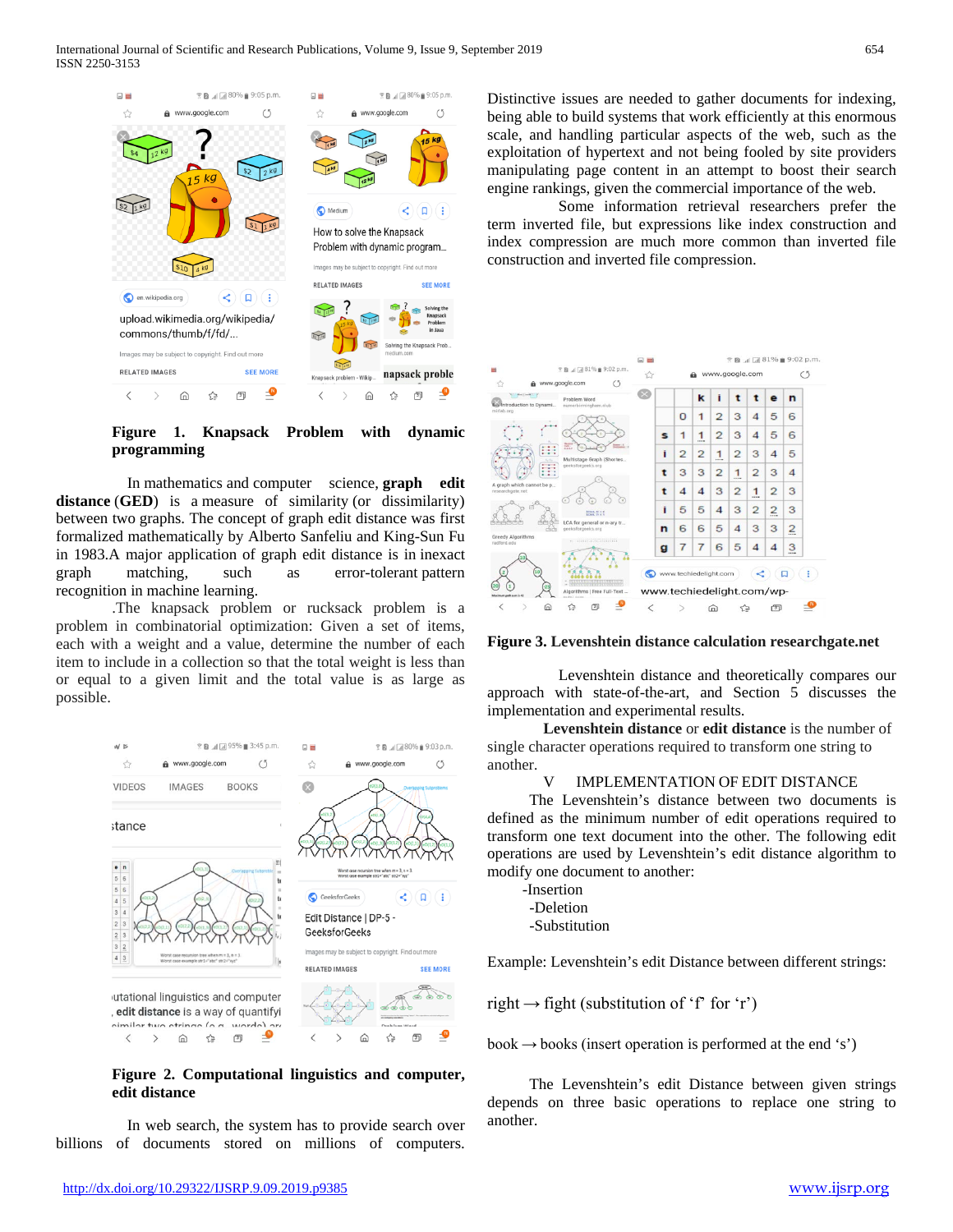The results of Levenshtein's distance is based on the perception that if a matrix holds the edit distance between all prefixes of the first string and all the prefixes of the second, Thus find the distance between the two full strings as the last value calculated.

Computing Techniques

 $Dis(i,j) = score$  of best alignment from d11..d1i to d21…..d2j Dis  $(i-1, j-1)+d$   $(d1i, d2j)$  //copy Dis  $(i-1, j)+1$ 

//insert

Dis  $(i, j-1) + 1$  //delete

Cost depends upon following factors: Dis  $(0, 0) = 0$  cost // if both strings are same Dis (i, 0) = dis (i–1, 0) +1 = 0  $\frac{\pi}{1}$  if source string is empty Dis  $(0, j) =$ dis  $(0, j-1) +1 = 0$  // if target string is empty

The algorithm:

## **Step 1: Initialization**

I. Set a is the length of document 1 say d1, set b is length of document 2 say d2.

II. Create a matrix that consists  $0 - b$  rows and  $0 - a$ columns.

III. Initialize the first row from 0 to a.

IV. Initialize the first column from 0 to

#### **Step2: Processing**

- I. Observe the value of d2 (i from 1 to a).
- II. Observe the value of d1 (j from 1 to b).
- III. f the value at  $d2[i]$  is equals to value at  $d1[i]$ , the cost becomes 0.
- IV. If the value at d2 [i] does not equal d1[j], the cost becomes 1.
- V. Set block of matrix M[d1, d2] of the matrix equal to
- 1. The block immediately above add 1: M [d2–1, d1]

2. The block immediately to the left add 1: M  $[d2, d1-1] + 1$ .

3. The block is diagonally above and to the left adds the cost: M  $[d2-1, d1-1] + cost.$ 

Step 2 is repeated till the distance M [a, b] value is found. **Step 3: Result.**

## **Computing Techniques**

-Dis  $(i,j)$  = score of best alignment from d11..d1i to d21…..d2j

 $-Dis (i-1, i-1) + d (d1i, d2i)$  //copy Dis  $(i-1, i) + 1$  //insert  $-Dis$  (i,  $j-1$ ) + 1 //delete

Cost depends upon following factors: -Dis  $(0, 0) = 0$  cost // if both strings are same -Dis  $(i, 0) =$ dis  $(i-1, 0) +1 = 0$  // if source string is empty

-Dis  $(0, j) =$ dis  $(0, j-1) +1 = 0$  // if target string is empty.

Distance algorithm is a string edit distance algorithm which utilizes dynamic programming for its operation. Levenshtein distance is the minimum distance required to change one string into another. The change operations are insertion, substitution and deletion, applied on each string's elements sequentially. Fig. 1 showed two examples of calculating distance between strings using Levenshtein distance. The edit distance Ds,s' between two strings s and s' is described by the following recursive.

|              | Null | B |  |
|--------------|------|---|--|
| Null         | 1    |   |  |
| $\mathbf{p}$ |      |   |  |
|              |      |   |  |
|              |      |   |  |

#### **Figure 4. The application of Levenshtein distance equation**

Shows the application of Levenshtein distance equation, the edit distance between BIN and PIN is calculated as 1 i.e. if single character is replaced one word can be converted to another word. By replacing by B word PIN can be converted to BIN. Words are considered as similar if the edit or Levenshtein distance is less than threshold value. The threshold value can be determined by using the word length. Since Tri index is used for finding the edit distance if prefix (p) of a word exceeds the threshold value for edit distance then all words which contains p as prefix will be skipped from checking the edit distance which in turn help in determining similar words faster.

Levenshtein's edit distance algorithm can be modified by removing the stop words. The words such as also, is, am, are, they, them, their, was, were etc. are ignored by search engine during processing are called stop word.

Most search engines are programmed to eliminate such words while indexing or retrieving as the outcome of search query. Stop words are considered inappropriate for searching purposes because they occur commonly in the language for which the indexing engine has been tuned. These words are dropped in order to save both time and space at the time of searching in the text documents. The words which are often used are is, am, are, they, them, also, the, of, and, to, in which are insignificant in IR and text mining. Stop words are removed to reduce due to following reasons:

-Each documents approximately consists 20–25% stop words.

-Efficiency of document is improved by removing the stop words.

-Stop words are not useful for searching or text mining to reduce indexing.